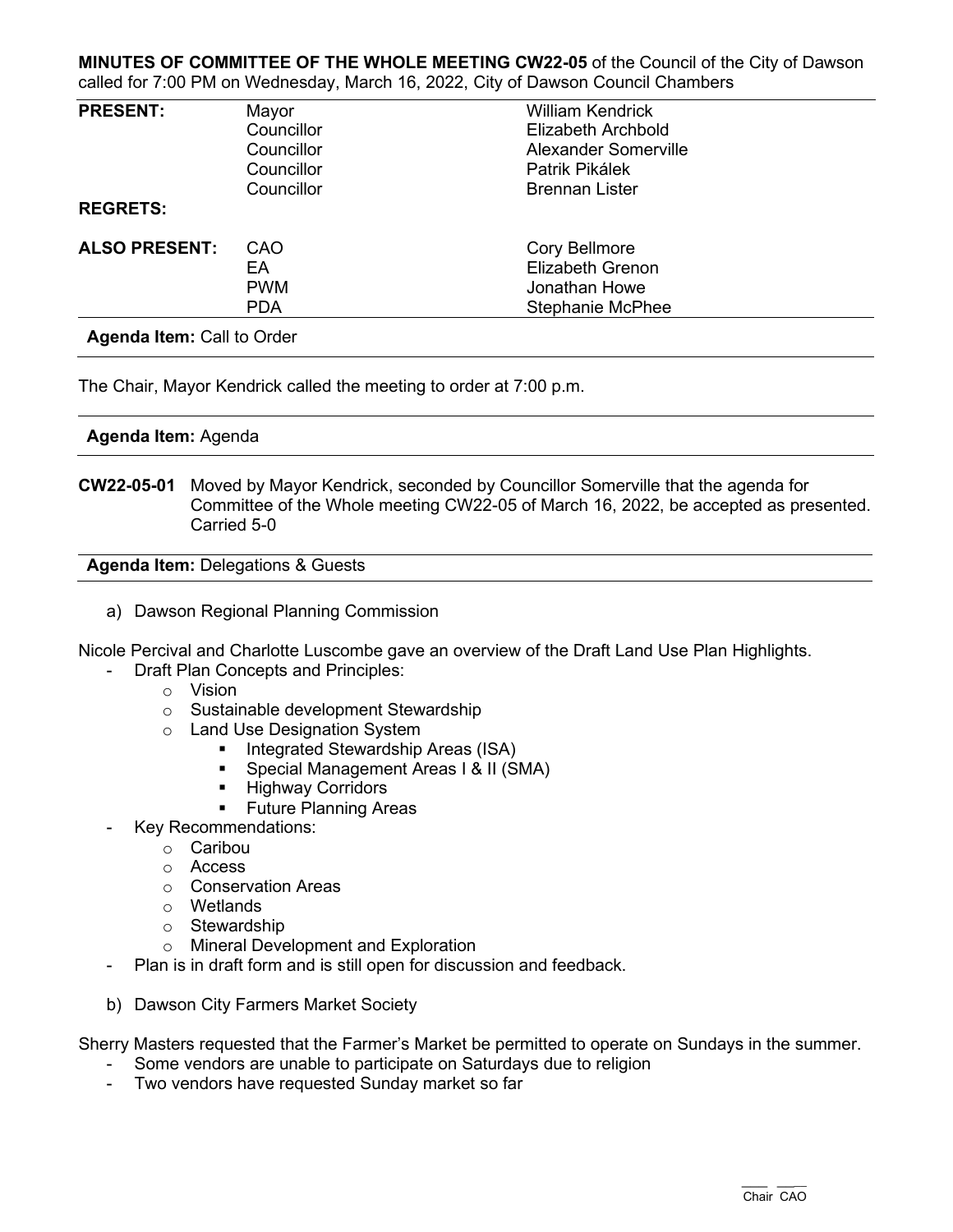c) Wayne Potoroka RE: North End

Wayne Potoroka presented, from his perspective, the history of the North End and how services in that area have changed over time.

**Agenda Item:** Business Arising from Delegations & Guests

- b) Dawson City Farmer's Market Society
- Administration will amend the lease to include Sundays with some conditions:
	- o Market space will be reduced in size to 105ft
	- o No overnight parking of vendor vehicles or merchandise

**Agenda Item:** Public Hearings

a) Condominium Subdivision Application: Lot 8, Block R, Ladue Estate

The Chair called for submissions. The Chair called for submissions a second time. The Chair called for submissions a third and final time, and hearing none declared the Public Hearing closed.

#### **Agenda Item:** Minutes

- a) Committee of the Whole Meeting Minutes CW22-01 of January 12, 2022
- **CW22-05-02** Moved by Councillor Pikálek, seconded by Mayor Kendrick that the minutes of Committee of the Whole meeting CW22-01 of January 12, 2022, be accepted as presented.
	- b) Special Committee of the Whole Meeting Minutes CW22-03 of February 9, 2022
- **CW22-05-03** Moved by Councillor Somerville, seconded by Councillor Pikálek that the minutes of Special Committee of the Whole meeting CW22-03 of February 9, 2022 be accepted as presented. Carried 5-0
	- c) Special Committee of the Whole Meeting Minutes CW22-04 of February 10, 2022
- **CW22-05-04** Moved by Councillor Archbold, seconded by Councillor Somerville that the minutes of Special Committee of the Whole meeting CW22-04 of February 10, 2022 be accepted as presented. Carried 5-0

**Agenda Item:** Referrals from Prior Meetings

a) Andre Zadrazil RE: Laundry Services

Council held discussion regarding Andre Zadrazil's letter regarding Laundry Services:

- Is it the responsibility of the City or provide this service?
- Could a non-profit take it on?
- Review washing machine rates in the Fees & Charges Bylaw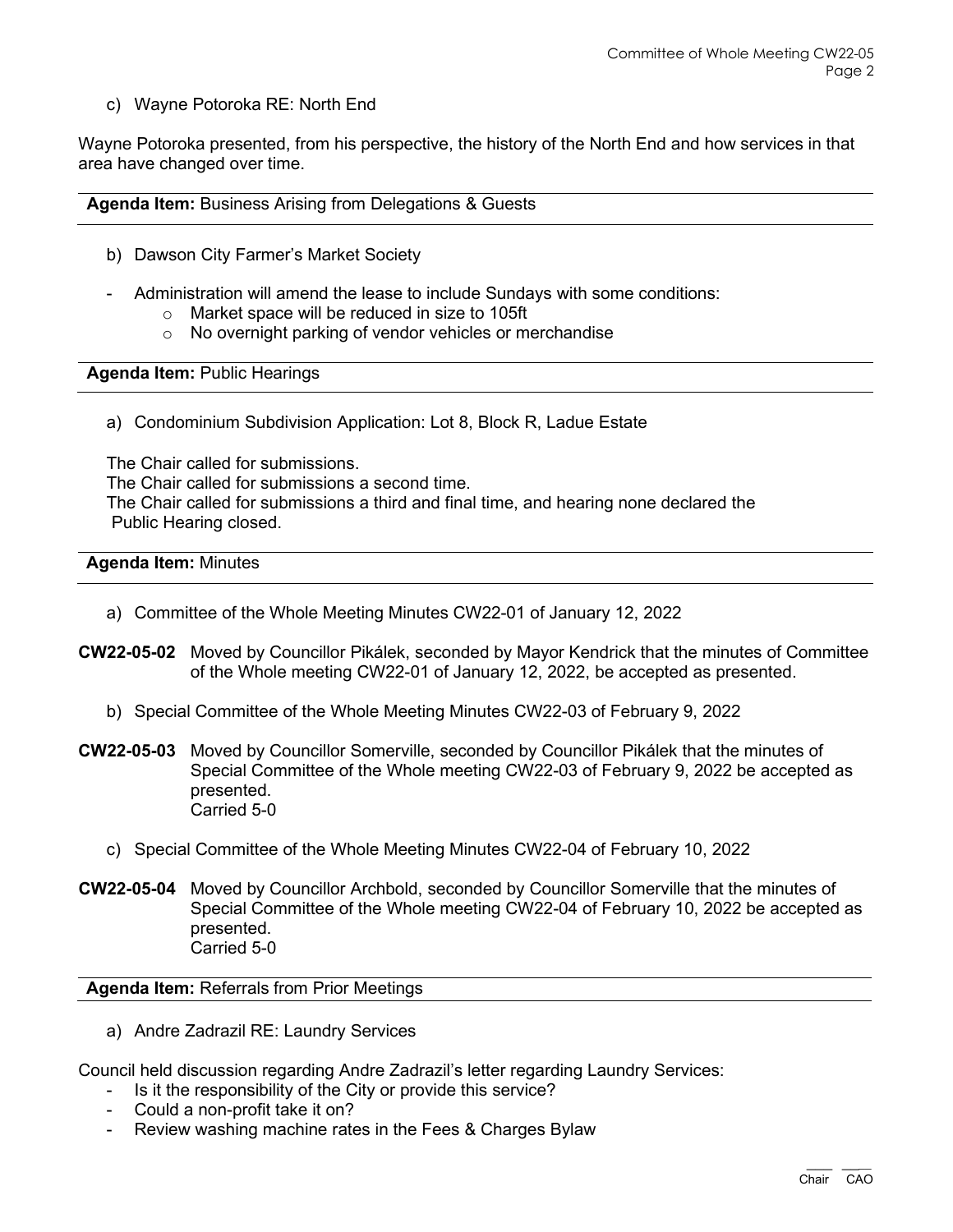# **Agenda Item:** Special Meeting, Committee, and Departmental Reports

a) AYC AGM Resolutions

The CAO gave an explanation to Council regarding AYC AGM resolutions.

b) RCMP 2022 Policing Priorities

*Councillor Lister left the meeting at 8:44 p.m.*

**CW22-05-05** Moved by Mayor Kendrick, seconded by Councillor Somerville that Committee of the Whole forwards to Council to issue a letter to Dawson City RCMP notifying them the priority issues Council would like the local detachment to focus on for 2022/23 are: Police / Community Relations Positive Relationships between Youth and the Police Road Safety Keeping drugs and alcohol away from youth Restorative Justice Carried 4-0

c) Vacant Land Tax

The CAO updated Council on where the Vacant Land Tax was at:

- Feedback from Council was forwarded to Across the River Consulting who completed a detailed analysis of the Tax Assessment Roll
- Identified 42 clear vacant title lots and 14 vacant lots that are part of tax consolidations
- Next steps:
	- o Research owner development plans/permits in progress
	- $\circ$  Investigate if the 14 vacant lots are legitimately consolidated for tax purposes under Yukon laws
	- o Field inspections of vacant lots to further consolidation

Council wants a further analysis of lots identified by Across the River Consulting as "Residential Yards".

d) Information Report: Rec Centre Update

The CAO updated Council on where the Rec Centre project was at:

- Additional work was completed in conjunction with the Dome Road Master Plan
	- o Preliminary Geotechnical Evaluation
	- o Metal Concentrations Assessment
	- o Phase II Environmental Site Assessment
- Recent Developments:
	- $\circ$  administration has recently met with Infrastructure Development on moving forward with the next steps in this project.
	- $\circ$  Next steps with YG Infrastructure as the current project manager for this project is to complete the conceptual design and refine details of option1 – Dome road
	- $\circ$  Continue to work with YG in securing adequate funds for the project as well as leveraging City of Dawson funds that have been reserved in the Rec Facility Reserve to its maximum potential.
	- o Administration will be meeting in person with Infrastructure Development Branch at the end of March on several projects, including the new Recreation Centre project.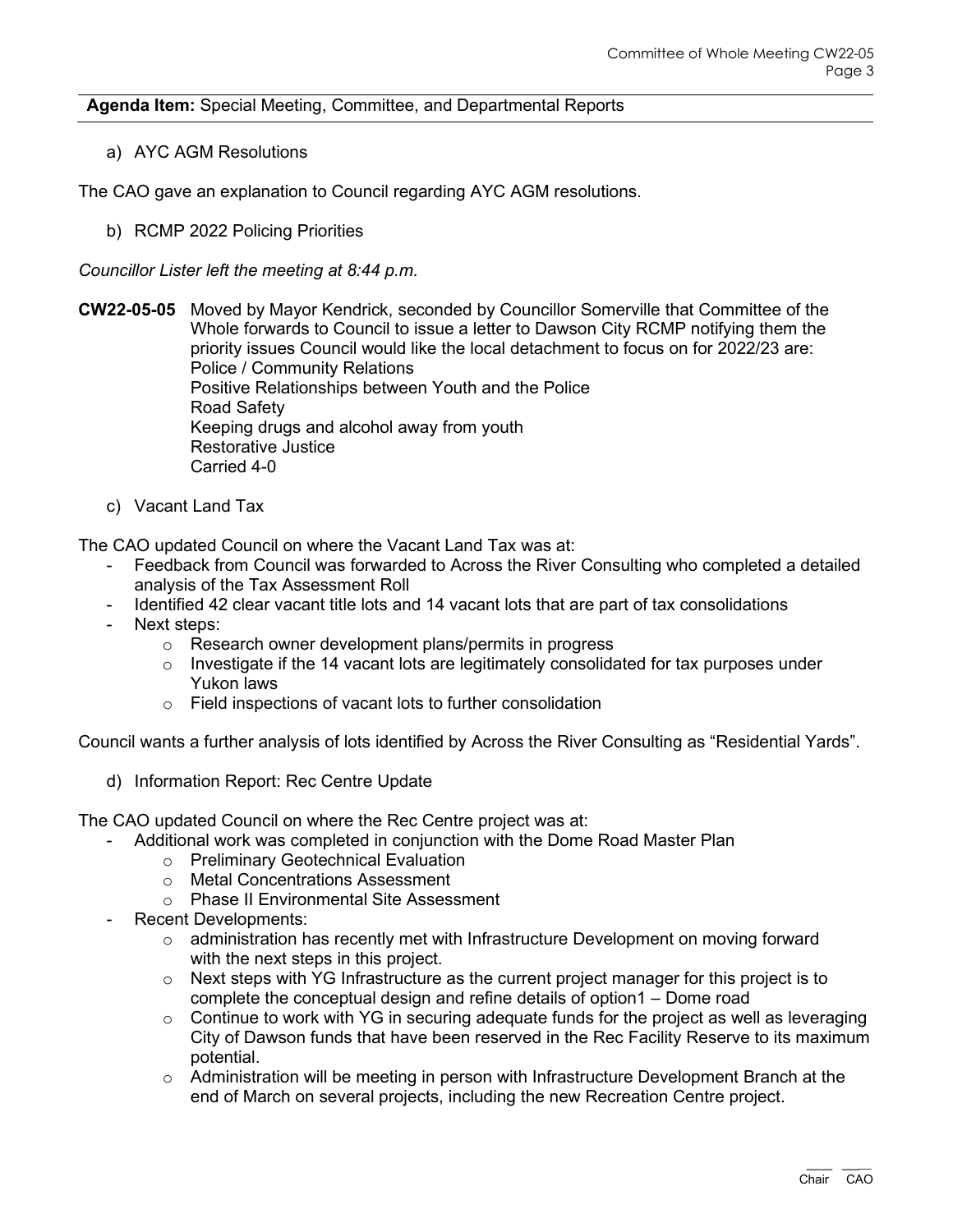- **CW22-05-06** Moved by Councillor Somerville, seconded by Mayor Kendrick that Committee of the Whole meeting CW22-05 be extended not to exceed past 11:00 p.m. Carried 4-0
	- e) Council Chambers IT Update

The CAO updated Council on the Council Chambers IT:

Peter Menzies from CFYT came in to look at the current equipment. His suggestion was to have the person doing the IT for the GA this spring to come in and have a look at the Council Chambers equipment and setup.

**Agenda Item:** Bylaws & Policies

a) Official Community Plan Bylaw Amendment No. 5 (2021-14) & Zoning Bylaw Amendment No. 14 (2021-15)

Council held discussion regarding the Official Community Plan and Zoning Bylaw Amendments.

- **CW22-05-07** Moved by Councillor Somerville, seconded by Councillor Pikálek that Committee of the Whole leaves the Commercial and Residential Mixed-Use definition as it currently is. Carried 3-1
- **CW22-05-08** Moved by Councillor Somerville, seconded by Councillor Pikálek that Committee of the Whole postpone discussion of Sections 10 onward to a future Committee of the Whole meeting. Carried 4-0

### **Agenda Item:** Public Questions

Lewis Miesen: The City has Development Incentives that have been in place since 2019. How many applications for Development Incentives have been processed? How many people are actually going through this process?

Council: People have been applying for and receiving Development Incentives.

Lewis Miesen: How many vacant properties are there currently in Dawson? Talking more about buildings that have been abandoned.

Council: There is a report in the agenda package that talks only about vacant land. We'll get back to you.

Lewis Miesen: The current vacancy rate in Dawson is very low, as you know. According to Yukon monthly statistical review for January of this year it was 1.7%. Given the severity of our housing shortage, why is this information not publicly listed next to the Development Incentives?

Lewis Miesen: Is there a plan to go after the vacant buildings? I'm talking abandoned buildings that have been there for 40 years and nothing seems to have been done. Council: The Fire Chief requires owners of derelict buildings that are fire hazards to deal with them.

#### **Agenda Item:** In Camera

## **CW22-05-09** Moved by Mayor Kendrick, seconded by Councillor Somerville that Committee of the Whole move into a closed session of Committee of the Whole, as authorized by Section 213(3) of the Municipal Act, for the purposes of discussing a legal/land related matters. Carried 4-0